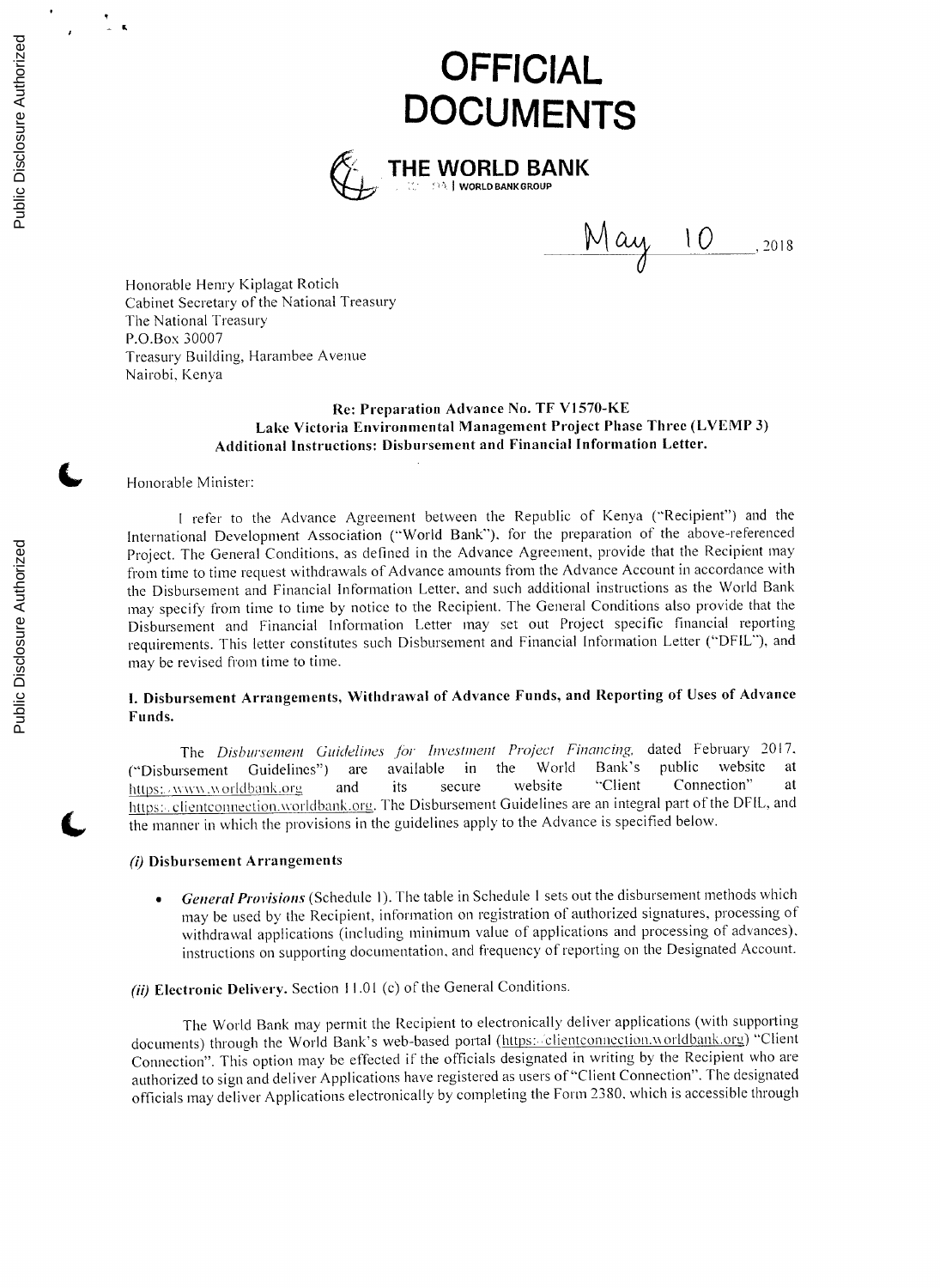

"Client Connection". **By** signing the Authorized Signatory Letter, the Recipient confirms that it is authorizing such persons to accept Secure Identification Credentials **(SIDC)** and to deliver the Applications and supporting documents to the World Bank **by** electronic means. The Recipient may continue to exercise the option of preparing and delivering Applications in paper form. The World Bank reserves the right and may. in its sole discretion, temporarily or permanently disallow the electronic delivery of Applications by the Recipient. **By** designating officials to use **SIDC** and **by** choosing to deliver the Applications electronically, the Recipient confirms through the authorized signatory letter its agreement to: (a) abide **by** the Terms and Conditions **of** Use **of** Secure Identification Credentials in connection with Use of Electronic Means to Process Applications and Supporting Documentation, available in the World Bank's public website at https://worldbank.org and "Client Connection"; and **(b)** to cause **such** official to abide **by** those terms and conditions.

## **II. Financial Reports and Audits.**

*(i) Financial Reports.* The Recipient must prepare and furnish to the World Bank not later than forty-five (45) days after the end of each calendar quarter, interim unaudited financial reports ("IFR") for the Project covering the quarter.

*(ii) Audits.* Each audit of the Financial Statements must cover the period of one fiscal year of the Recipient, commencing with the fiscal year in which the first withdrawal was made. The audited Financial Statements for each **such** period must be furnished to the World Bank not later than six **6** months after the end **of such** period.

#### **III. Other Information.**

For additional information on disbursement arrangements, please refer to the Loan Handbook available on the World Bank's website (http://www.worldbank.org/) and "Client Connection". The World Bank recommends that you register as a user of "Client Connection". From this website you **will** be able to prepare and deliver Applications, monitor the near real-time status of the Advance, and retrieve related policy, financial, and procurement information. For more information about the website and registration arrangements, please contact the World Bank by email at  $d$ clientconnection  $d$  worldbank.org.

**If** you have any queries in relation to the above. please contact Christiaan Nieuwoudt, Finance Officer at cnieuwoodt@worldbank.org, with **copy** to Juvenia Cohen, Finance Analyst at jcohen $2@$ worldbank.org using the above reference.

Yours sincerely.

Trichur K. Balakrishnan Acting Country Director for Kenya A frica Region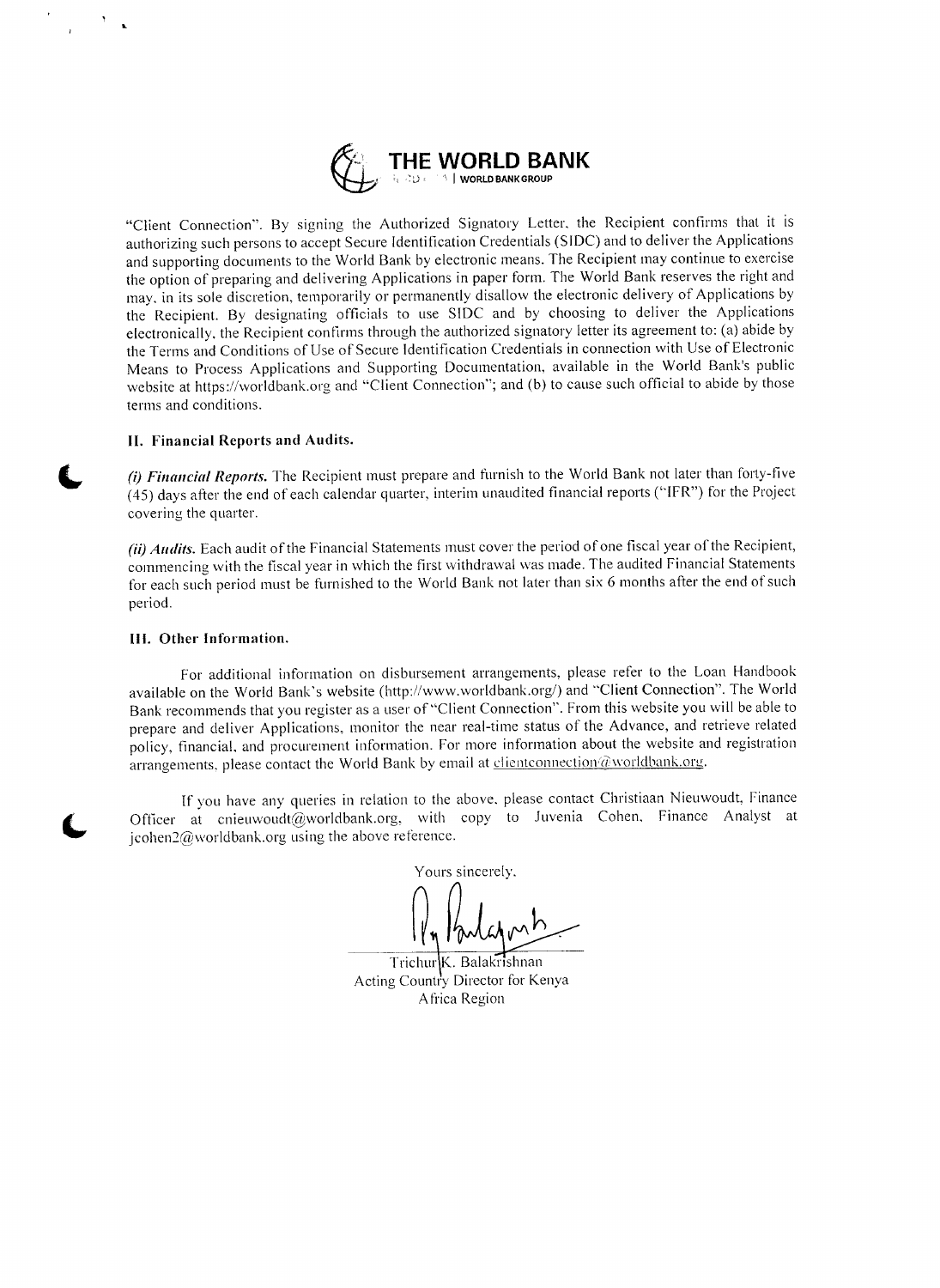

# **Attachments**

 $\overline{1}$ 

- **1.** Statement of Expenditure **(SOE)**
- 2. Payments against contracts subject to the Bank's prior review
- **3.** Designated Account Reconciliation Statement

With copies: Dr. Kamau Thugge Principal Secretary National Treasury Treasury Building Nairobi

 $\bar{z}$ 

**(L** Mr. Jackson Kinyanjui **Ag.** Director General, Public Debt Management Office and Director Resource Mobilization Department The National Treasury Treasury Building, Harambee Avenue Nairobi

Ms. Dorothy Kimeu Director of Administration and Head, World Bank Division and Policy Coordination Unit The National Treasury Treasury Building, Harambee Avenue Nairobi

Ms. Winnie Mwamilu Senior Economist and Deputy Head World Bank Division and Policy Coordinating Unit The National Treasury Treasury Building, Harambee Avenue Nairobi

Ms. Agnes Yobteri Director Programmes and Projects Ministry of Environment. Natural Resources and Regional Development Authorities Nairobi

Ms. Francisca Owuor Project Coordinator LVEMP **III** Kisunm, Kenya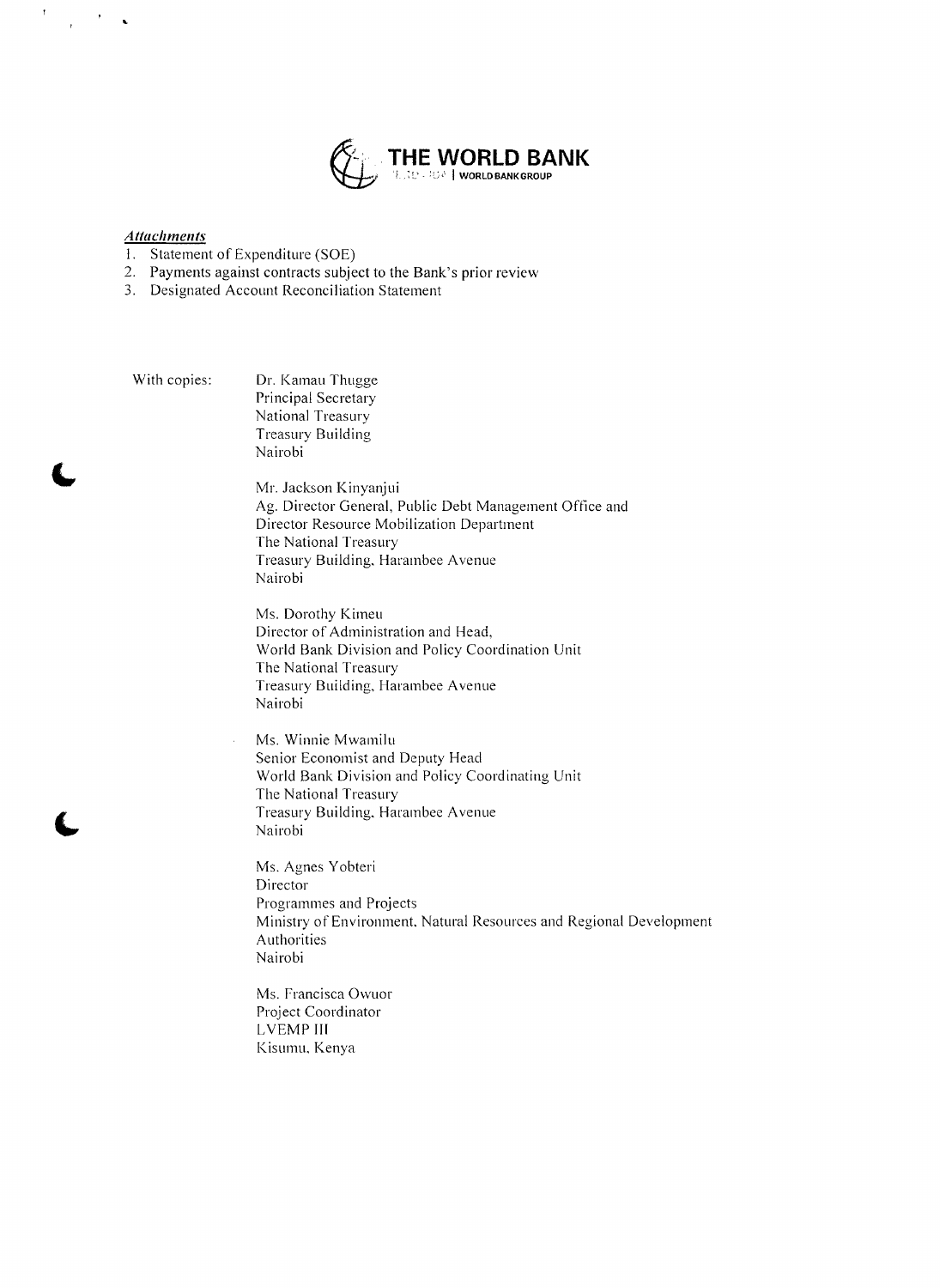#### **PPA No. Vl570-KE ANNEX**

# **Article I Standard Conditions; Definitions**

**1.01.** *Standard Conditions.* The "Standard Conditions for Advances Made **by** the World Bank under its Project Preparation Facility" dated July *3* **1, 2010** ("Standard Conditions"), constitute an integral part of this Agreement.

1.02. **Definitions.** Unless the context requires otherwise, the capitalized terms used in this Agreement have the meanings ascribed to them in the Standard Conditions or in this Agreement.

- (a) "Operating Costs" means the incremental operating expenses incurred **by** the Recipient on account of the implementation of the Activities, management and monitoring including on account of operation and maintenance costs of office and office equipment; office supplies, additional staff costs, travel and supervision costs, *per diem,* but excluding the salaries and indemnities of officials and public servants of the Recipient's civil service.
- **(b)** "National Project Coordination Team **(NPCT)** Project Implementation Unit **(PIU)"** means the implementation unit established under the Recipient's ministry responsible for environment and natural resources for the purpose of the Lake Victoria Environmental Management Project (LVEMPII) **-** Phase **I** (Credit No. 4530-KE. dated May **8. 2009** and Credit 5634-KE, dated July **7, 2015).**
- (c) "Training" means the reasonable costs associated with training, seminars and workshop participation under the Activities, consisting of travel and subsistence costs for Training participants, costs (other than consulting services) associated with securing the services of trainers and presenters, rental of training facilities, translation and interpretation services, preparation and reproduction of training materials.

## **Article II Execution of the Activities**

2.01. *Description of the Activities.* The Activities for which the Advance is provided consist of the following parts:

(a) Technical assistance in the preparation and updating of the following documents: (i) related project implementation plans and operational manuals: (ii) environmental and social safeguards instruments; (iii) monitoring and evaluation indicators. including baseline studies.

**(b)** Technical assistance for Project-related: (i) pre-feasibility and feasibility studies; (ii) cost-effective sustainable land management interventions; (iii) development of proposals, concepts and related processes for community-driven development interventions; (iv) mapping and needs analysis of industries for clean production activities:

**(c)** Facilitate consultative and coordination meetings at the local and national level with government and other stakeholders to: (i) identify and develop the proposed Project activities, including community-driven development initiatives; (ii) identify cost-effective sustainable land management interventions and agree on potential enforcement arrangements; (iii) mobilize and sensitize community groups and local leaders on Project activities.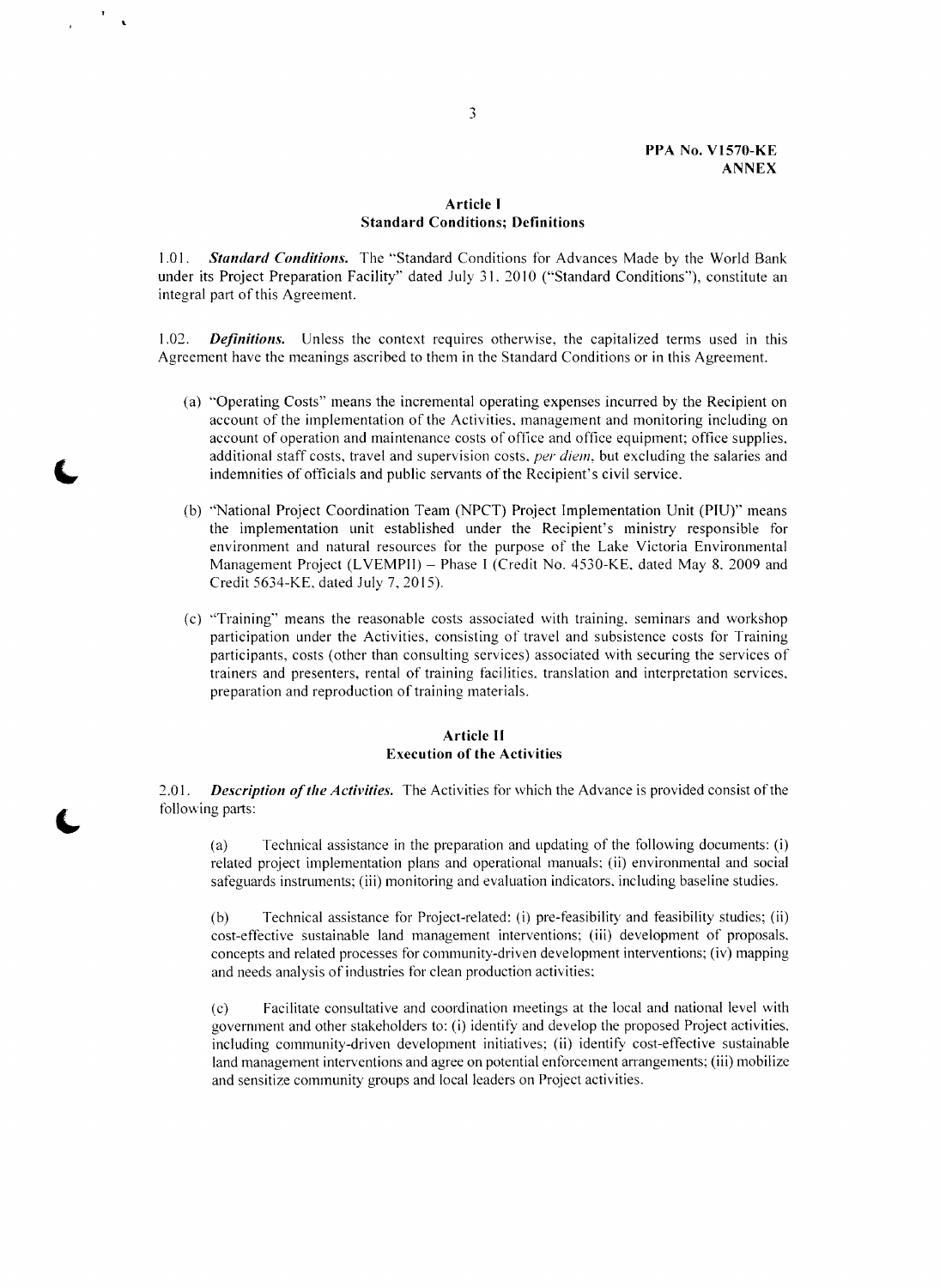**(d)** Capacity building and operating expenses for the **NCPT PIU,** including the hiring of a procurement specialist and financing of maintenance costs: and

(e) Purchase of office equipment for Project-related offices and related laboratory reagents.

2.02. *Execution of the Activities Generally.* The Recipient declares its commitment to the objectives of the Activities. To this end, the Recipient shall carry out the Activities through the **NCPT** in accordance with the provisions of: (a) Article **11** of the Standard Conditions; **(b)** this Article **<sup>11</sup>**and (c) the "Guidelines on Preventing and Combating Fraud and Corruption in Projects Financed **by** IBRD Loans and **IDA** Credits and Grants", dated October **15. 2006** and revised in January 2011 and as of July **1, 2016.**

*2.03. Institutional and Other Arrangements.* Without limitation upon paragraph 2.02 above, the Recipient shall cause the **NCPT PIU,** with staffing in number and with qualification and experience acceptable to the World Bank, to be responsible for the implementation and the fiduciary aspects of the Activities.

2.04. *Monitoring, Reporting and Evaluation of the Activities.* The Recipient shall monitor and **(W** evaluate the progress of the Activities in accordance with the provisions of Section **2.08** of the Standard Conditions.

**2.05.** *Financial Management. (a)* The Recipient shall ensure that a financial management system is maintained in accordance with the provisions of Section **2.09** of the Standard Conditions.

**(b)** The Recipient shall ensure that interim un-audited financial reports for the Activities are prepared and furnished to the World Bank not later than forty-five (45) days after the end of each calendar quarter, covering the quarter, in form and substance satisfactory to the World Bank.

**(c)** The Recipient shall have its Financial Statements audited in accordance with the provisions of Sections **2.09 (b)** of the Standard Conditions.

(i) **If,** on or before the Refinancing Date, a Refinancing Agreement has been executed **by** all of its parties, the Recipient shall have the Financial Statements included in the first audit of financial statements required under the Refinancing Agreement.

(ii) **If, by** the Refinancing Date. no Refinancing Agreement has been executed **by** all of its parties, such audit of the Financial Statements shall cover the period of the Advance, commencing with the fiscal year in which the first withdrawal under the Advance was made. The audited Financial Statements for such period shall be furnished to the World Bank not later than six months after the end of the Recipient's fiscal year in which the Refinancing Date occurs.

(iii) Notwithstanding the provisions of paragraphs (i) and (ii) of this Section, the World Bank may request an audit of the Financial Statements prior to the Refinancing Date, covering such period as is indicated in its request. The audited Financial Statements for such period shall be furnished to the World Bank not later than six months after the end of such period.

#### **2.06.** *Procurement*

**All** goods. non-consulting services and consulting services required for the Activities and to be financed out of the proceeds of the Advance shall be procured in accordance with the requirements set forth or referred to in the "World Bank Procurement Regulations for IPF Borrowers" dated July **2016,** revised November **2017** ("Procurement Regulations") and the provisions of the Recipient's procurement plan for the Activities dated January **31.** 2018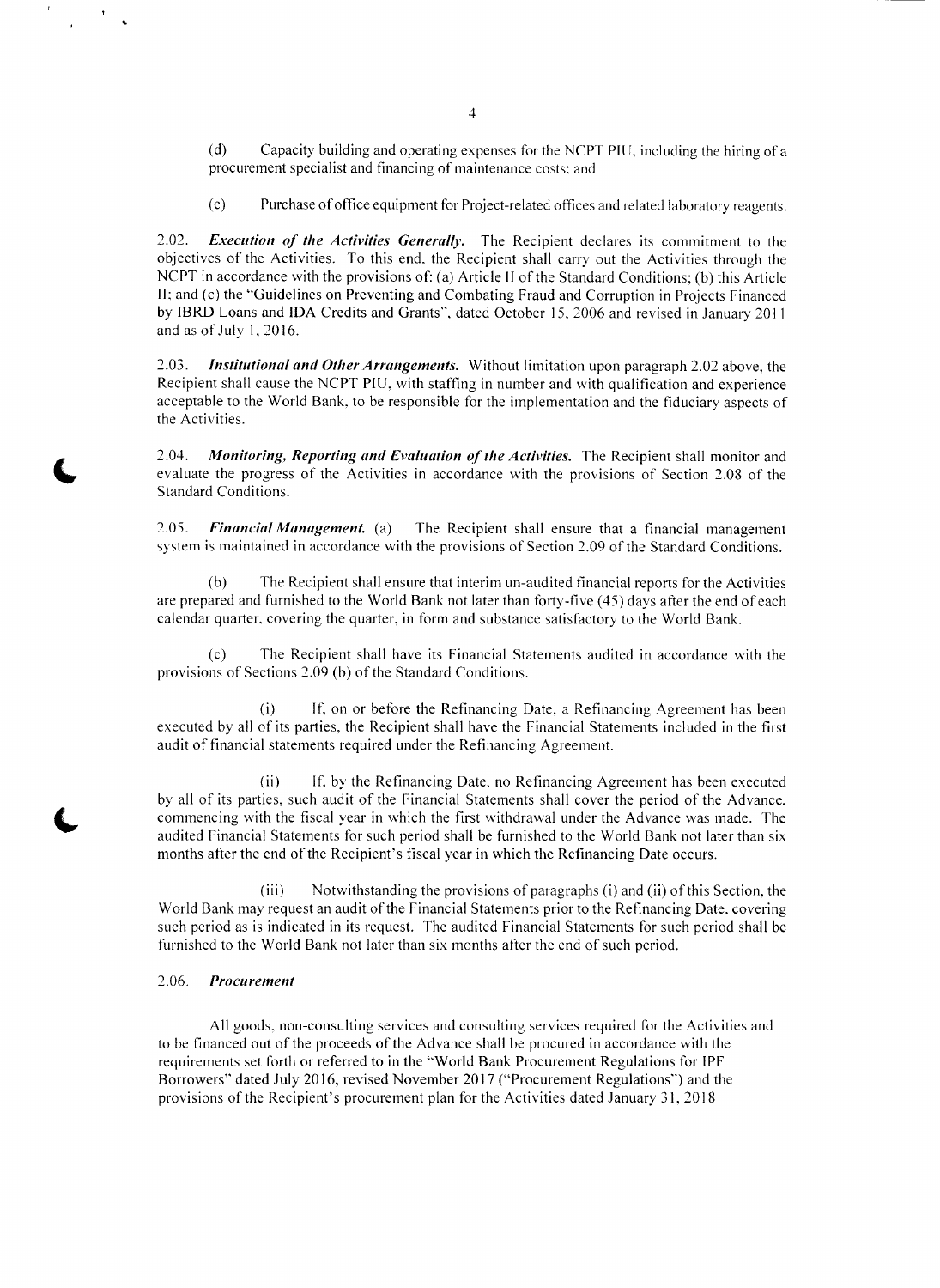("Procurement Plan") provided for under Section IV of the Procurement Regulations, as the same may be updated from time to time in agreement with the World Bank.

# **Article III Withdrawal of the Advance**

*3.01. Eligible Expenditures.* The Recipient may withdraw the proceeds of the Advance in accordance with the provisions of: (a) Article **Ill** of the Standard Conditions; **(b)** this Section; and (c) such additional instructions as the World Bank may specify **by** notice to the Recipient (including the "Disbursement Guidelines for Investment Project Financing" dated February **2017,** as revised from time to time **by** the World Bank and as made applicable to this Agreement pursuant to such instructions), to finance Eligible Expenditures as set forth in the following table. The table specifies each category of Eligible Expenditures that may be financed out of the proceeds of the Advance ("Category"), the amount of the Advance allocated to each Category, and the percentage of expenditures to be financed for Eligible Expenditures in each Category:

| Category                                                                                                            | <b>Amount of the Advance</b><br><b>Allocated</b><br>(expressed in Dollars) | Percentage of<br><b>Expenditures to be</b><br><b>Financed</b><br>(inclusive of Taxes) |
|---------------------------------------------------------------------------------------------------------------------|----------------------------------------------------------------------------|---------------------------------------------------------------------------------------|
| (1) Goods, non-consulting<br>services, consulting services,<br>Operating Costs and<br>Training under the Activities | 1.900.000                                                                  | $100\%$                                                                               |
| <b>TOTAL AMOUNT</b>                                                                                                 | 1,900,000                                                                  |                                                                                       |

**3.02.** *Withdrawal* **Conditions.** Notwithstanding the provisions of Section **3.01** of this Agreement, no withdrawal shall be made for payments made prior to the date of countersignature of this Agreement **by** the Recipient, except that withdrawals up to an aggregate amount not to exceed **\$380,000** equivalent may be made for payments made prior to this date but on or after January **1, 2018.** for Eligible Expenditures.

**3.03.** *Refinancing Date.* The Refinancing Date is December *31,* **2019.**

## **Article IV Terms of the Advance**

4.01. *Service* **Charge.** The Recipient shall pay a service charge on the Withdrawn Advance Balance at the rate of three-fourths of one percent (3/4 of **1%)** per annum. The service charge shall accrue from the respective dates on which amounts of the Advance are withdrawn and shall be paid in arrears in accordance with the provisions of Section 4.02 of this Agreement. Service charges shall **be** computed on the basis of a 360-day year of twelve 30-day months.

4.02. *Repay'ment.* The Withdrawn Advance Balance shall be repaid **by** the Recipient to the World Bank (together with any service charges accrued thereon) in accordance with the provisions of Article IV of the Standard Conditions and the following provisions:

(a) *Refinancing under the Refinancing* Agreement: **If.** on or before the Refinancing Date. a Refinancing Agreement has been executed **by** all of its parties. then the full amount of the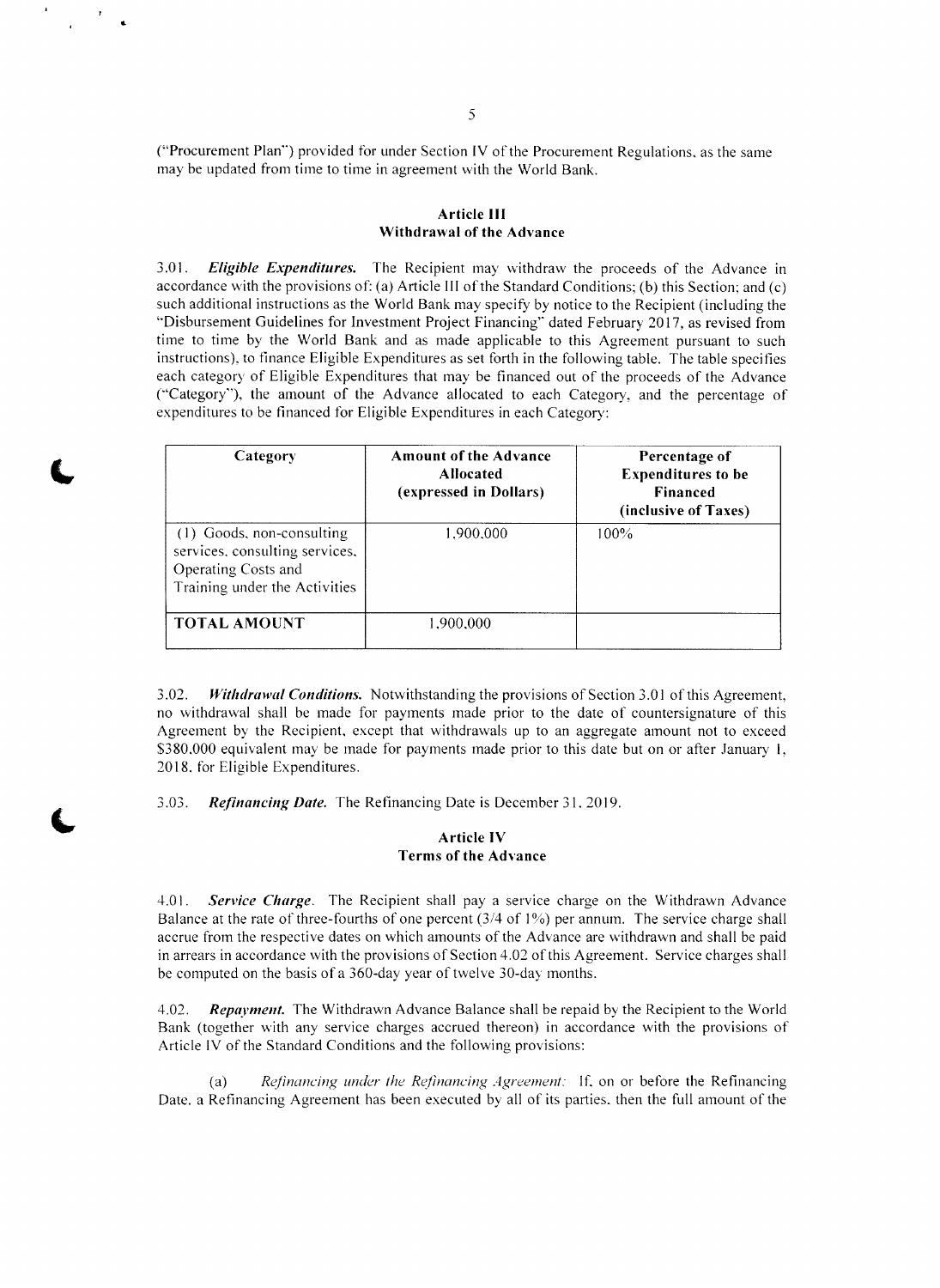Withdrawn Advance Balance shall be repaid to the World Bank (together with any service charges accrued on the Advance to the date of repayment) as soon as the Refinancing Agreement becomes effective, by means of a withdraw equivalent to the Withdrawn Advance Balance plus such service charges, in accordance with the provisions of the Refinancing Agreement.

(b) Repayment in the absence of a Refinancing Agreement: If, on or before the Refinancing Date, no Refinancing Agreement has been executed by all of its parties, or if, by such date or at any time thereafter, it has been

- (i) if the amount of the Withdrawn Advance Balance does not exceed **\$50,000,** it shall be repaid **by** the Recipient to the World Bank (together with service charges accrued on the Withdrawn Advance Balance to the date of repayment) on such date as the World Bank shall specify in a notice to the Recipient, which shall in no event be earlier than **60** days following the date of dispatch of such notice: and
- (ii) if the amount of the Withdrawn Advance Balance exceeds **\$50,000,** it (together with "Aggregate Balance") shall be paid by the Recipient to the World Bank in ten approximately equal semiannual installments, in the amounts and on the dates ("Payment Dates") which the World Bank shall specify in a notice to the Recipient. In no event shall the first Payment Date be set earlier than 60 days following the date ("Notice Date") of dispatch of such notice. The Recipient shall pay a service charge on the Aggregate Balance at the rate of three-fourths of one percent (3/4 of **1%)** per annum, payable in arrears on each Payment Date. The service charge shall be computed on the basis of a 360-day year of twelve 30-day months.

# **Article V Recipient's Representative; Addresses**

*5.01. Recipient's Representative.* The Recipient's Representative referred to in Section **9.02 of** the Standard Conditions is its minister of finance.

**5.02.** *Recipient's Address.* The Recipient's Address referred to in Section **9.01** of the Standard Conditions:

The National Treasury Treasury Building, Harambee Avenue P.O. Box **30007-00100** Nairobi, Kenya

**5.03. World Bank's Address.** The World Bank's Address referred to in Section **9.01** of the Standard Conditions is:

International Development Association **1818** H Street. N.W. Washington, **D.C.** 20433 United States of America

Telex: Facsimile: